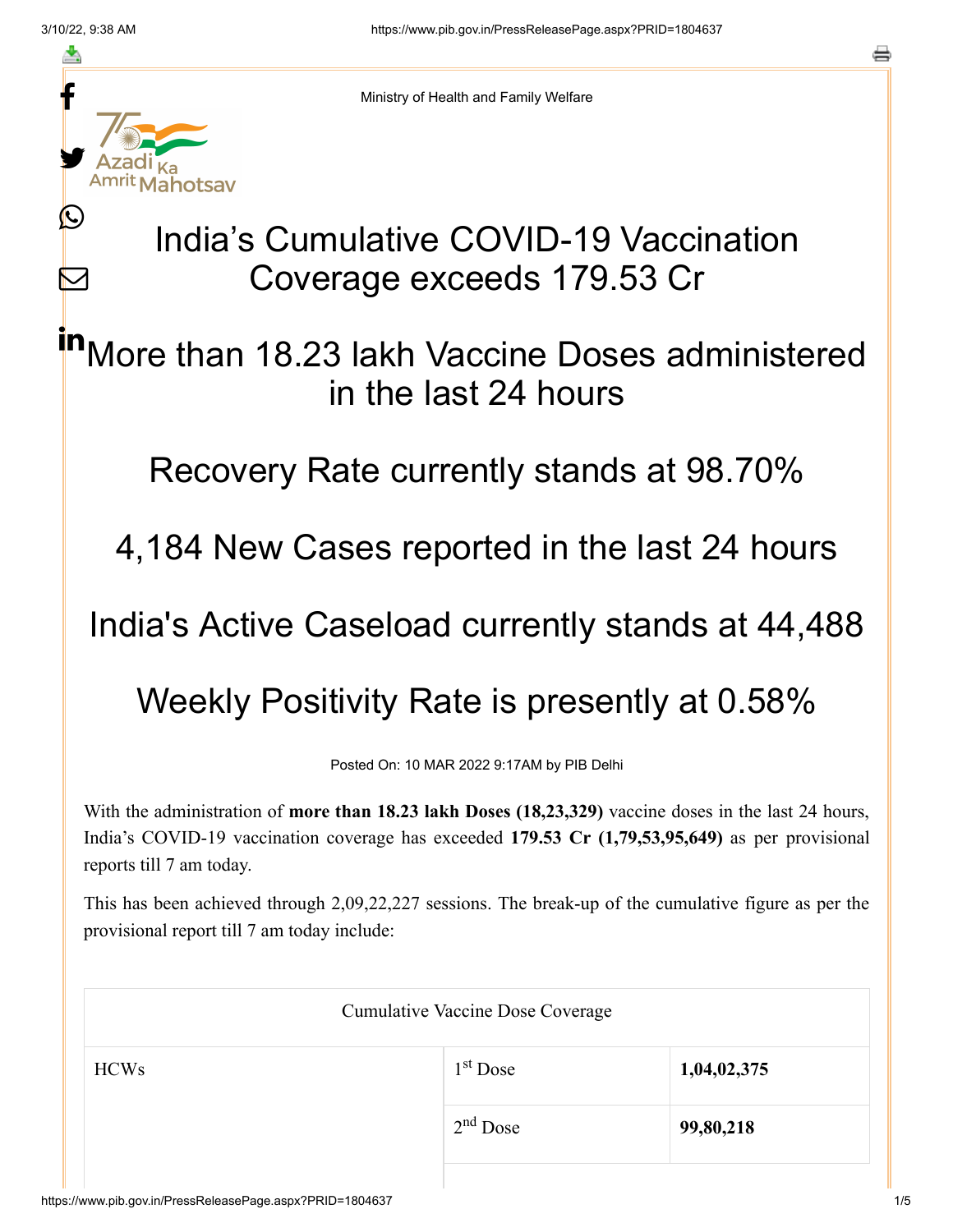| f<br>$\mathbf{\Omega}$<br>in |                        | <b>Precaution Dose</b> | 42,79,747       |
|------------------------------|------------------------|------------------------|-----------------|
|                              | <b>FLWs</b>            | $1st$ Dose             | 1,84,11,037     |
|                              |                        | 2 <sup>nd</sup> Dose   | 1,74,68,936     |
|                              |                        | <b>Precaution Dose</b> | 64,77,578       |
|                              | Age Group 15-18 years  | 1 <sup>st</sup> Dose   | 5,56,54,876     |
|                              |                        | $2nd$ Dose             | 3,24,98,481     |
|                              | Age Group 18-44 years  | 1 <sup>st</sup> Dose   | 55,29,72,639    |
|                              |                        | $2nd$ Dose             | 45, 25, 52, 270 |
|                              | Age Group 45-59 years  | $1st$ Dose             | 20,24,67,568    |
|                              |                        | $2nd$ Dose             | 18,20,74,949    |
|                              | Over 60 years          | $1st$ Dose             | 12,65,52,468    |
|                              |                        | $2nd$ Dose             | 11,33,93,853    |
|                              |                        | <b>Precaution Dose</b> | 1,02,08,654     |
|                              | <b>Precaution Dose</b> |                        | 2,09,65,979     |
|                              | Total                  |                        | 1,79,53,95,649  |

**6,554** patients have recovered in the last 24 hours and the cumulative tally of recovered patients (since the beginning of the pandemic) is now at **4,24,20,120.**

Consequently, India's recovery rate stands at **98.70%.**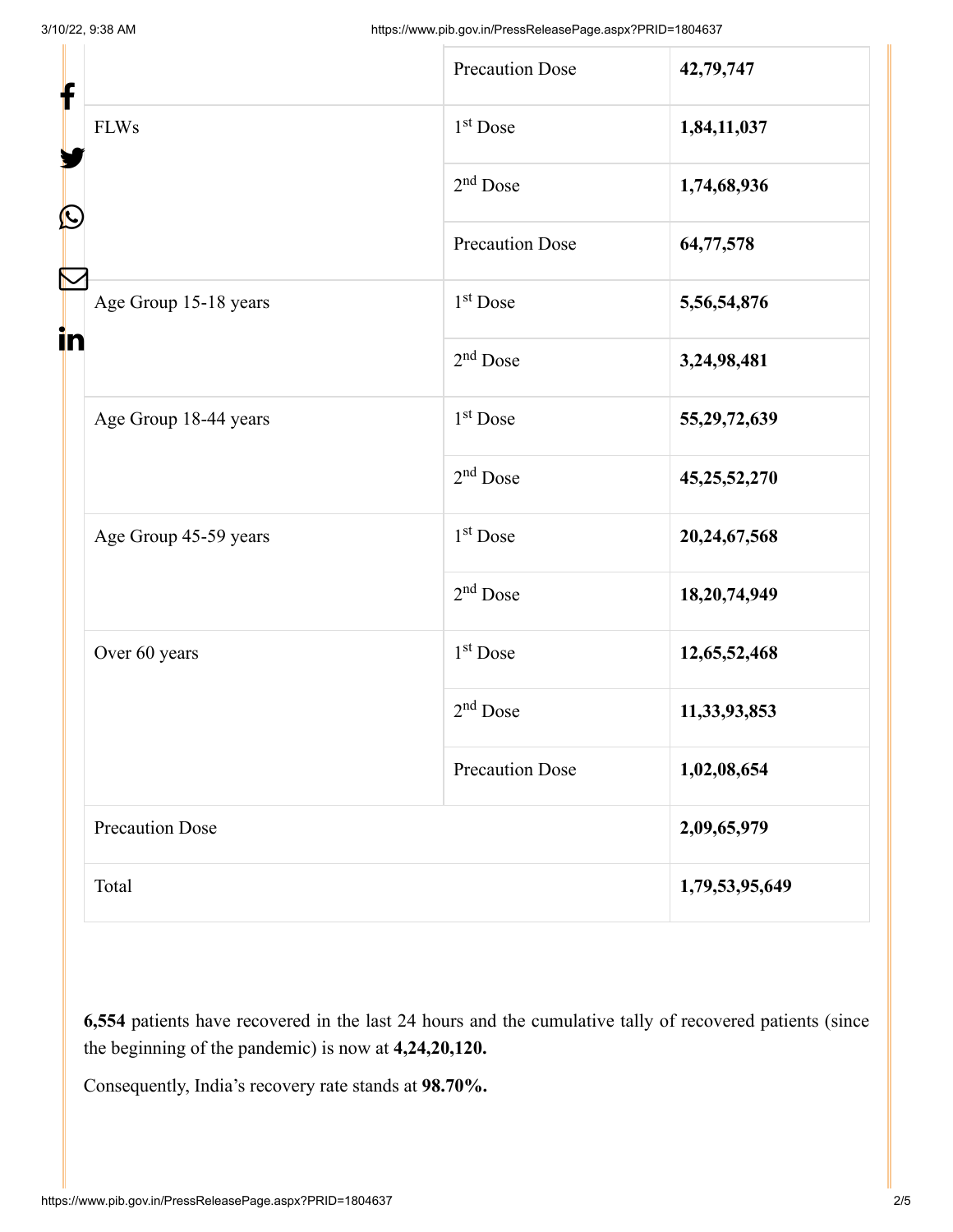

## **4,184 new cases** were reported in the last 24 hours.



India's Active Caseload is presently at **44,488.** Active cases constitute **0.10%** of the country's total Positive Cases**.**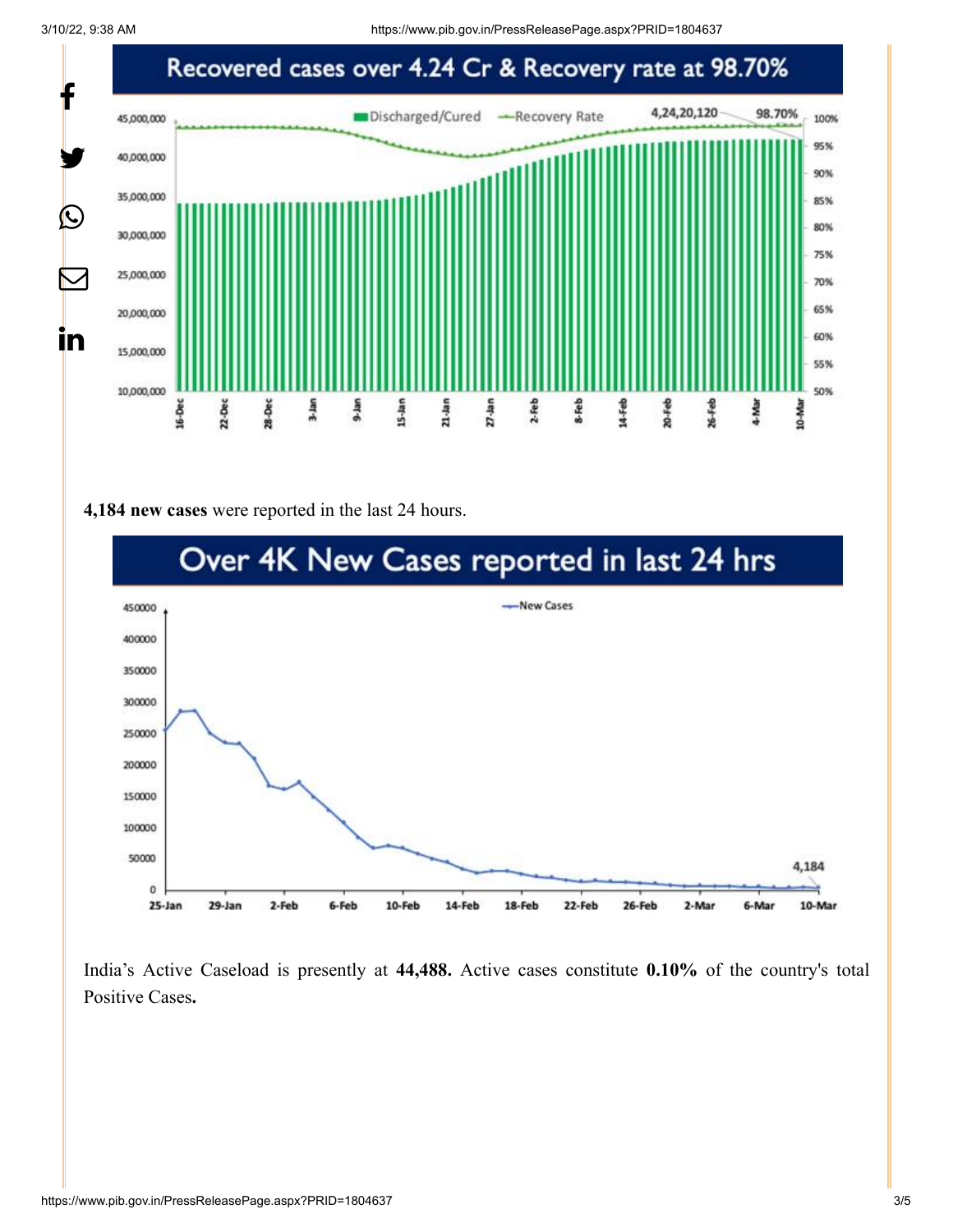3/10/22, 9:38 AM https://www.pib.gov.in/PressReleasePage.aspx?PRID=1804637



The testing capacity across the country continues to be expanded. The last 24 hours saw a total of **8,73,974** tests being conducted. India has so far conducted over **77.60 Cr (77,60,82,445**) cumulative tests.

While testing capacity has been enhanced across the country, **Weekly Positivity Rate** in the country currently **stands at 0.58%** and the **Daily Positivity rate is reported to be 0.48%.**